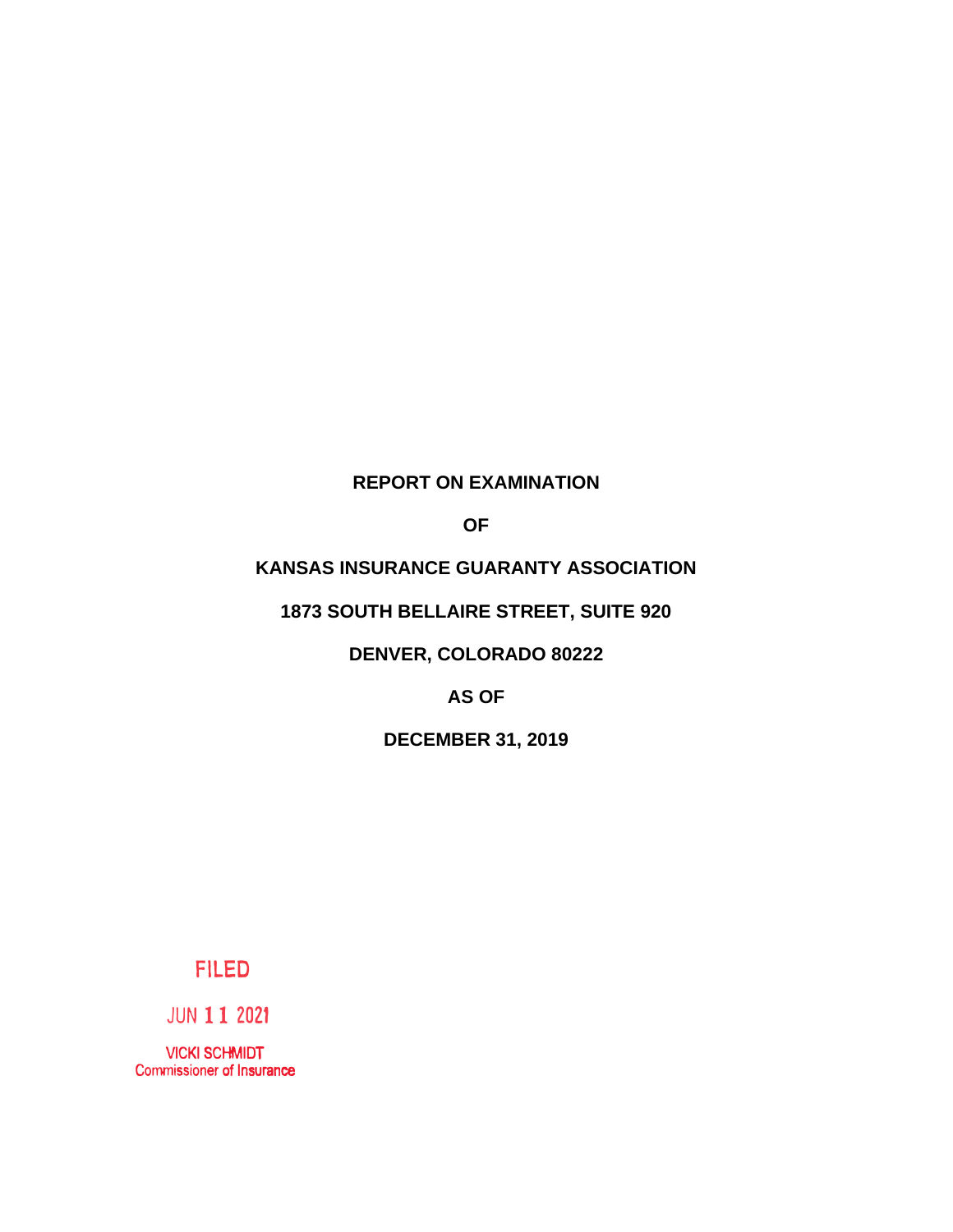# **TABLE OF CONTENTS**

## **SUBJECT**

## **PAGE NUMBER**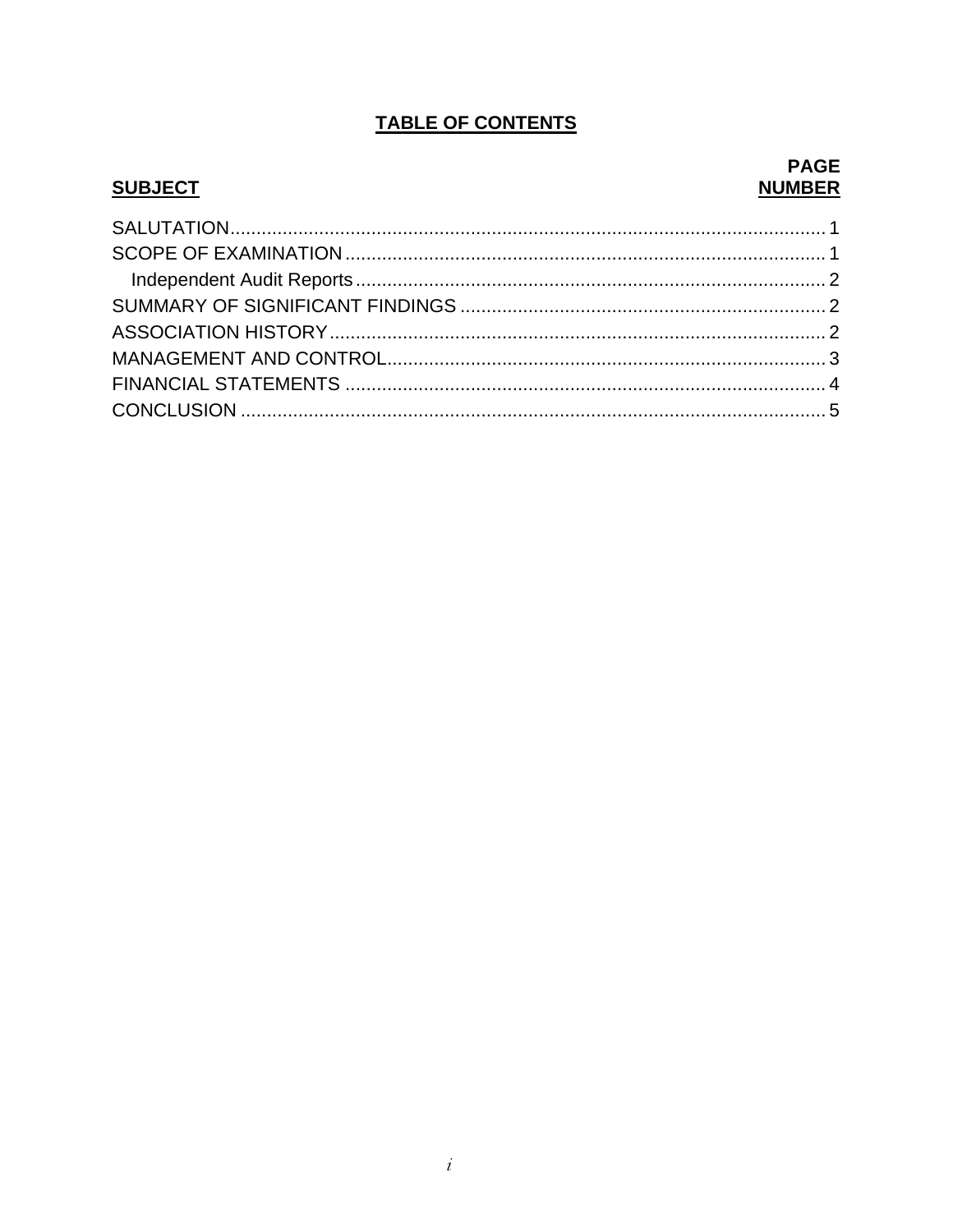Denver, Colorado March 8, 2021

Honorable Vicki Schmidt Commissioner of Insurance Kansas Insurance Department 1300 SW Arrowhead Rd. Topeka, Kansas 66604

Dear Commissioner:

In accordance with your authorization and pursuant to K.S.A. 40-2912, an examination has been conducted of the financial condition and business affairs of:

#### **KANSAS INSURANCE GUARANTY ASSOCIATION**

with its statutory home and main administrative office at:

### **1873 SOUTH BELLAIRE STREET, SUITE 920 DENVER, COLORADO 80222**

hereinafter referred to as the "Association" or "KIGA". The following report on such examination is respectfully submitted.

### **SCOPE OF EXAMINATION**

 This statutory financial examination was conducted in accordance with the rules, regulations, and directives of the Kansas Insurance Department ("Department"). During the examination, the affairs and activities of the Association were reviewed and analyzed to determine their compliance with applicable Kansas statutes, regulations, and directives. The examiner reviewed the Association's adherence to the provisions of its Plan of Operation ("Plan") and the Articles of Agreement ("Agreement") with Western Guaranty Fund Services ("WGFS"), a management and claims service organization through which the Association discharges its financial responsibilities.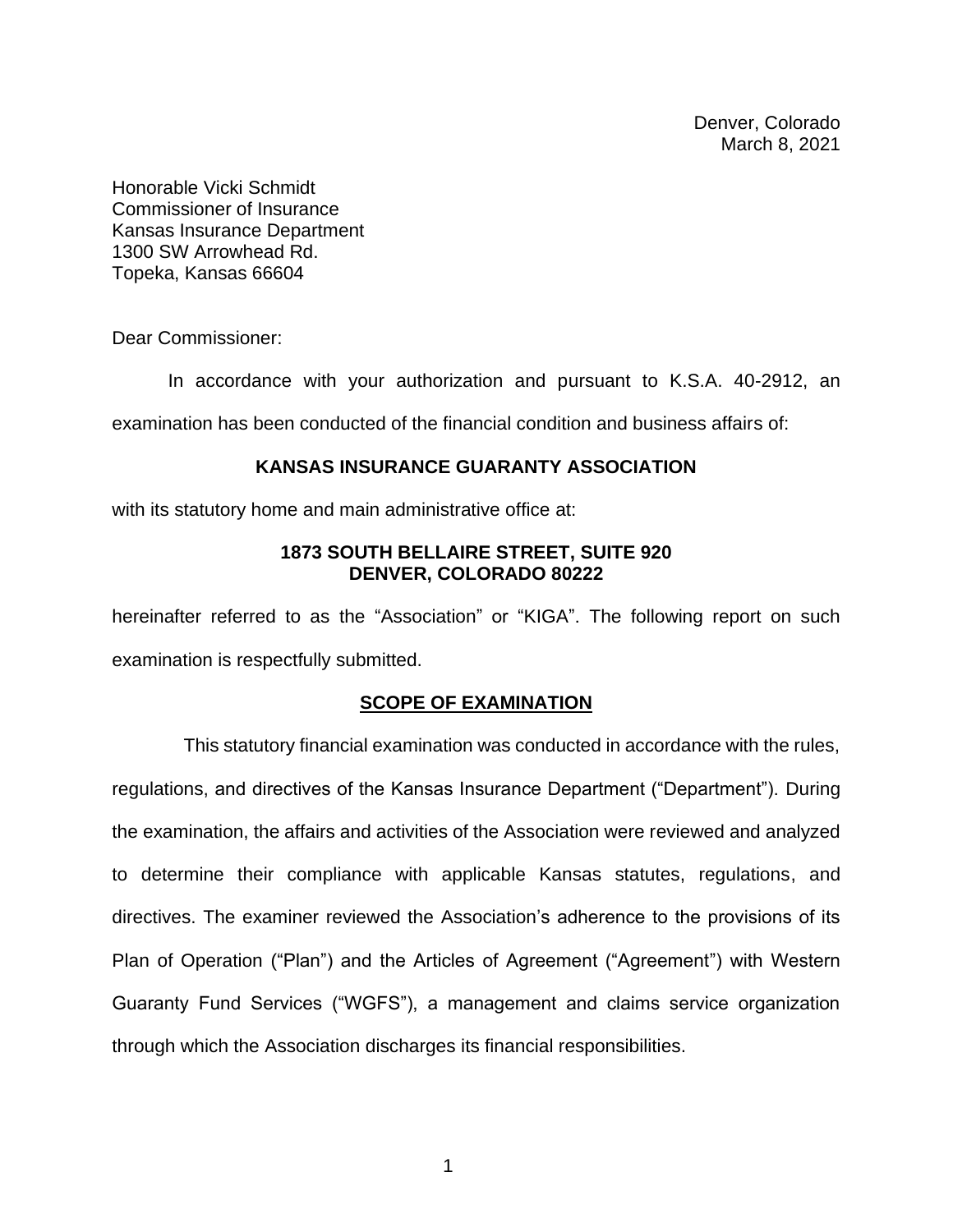This statutory examination covers the five-year period from January 1, 2015, through December 31, 2019, including any material transactions and/or events occurring subsequent to the examination date and noted during the course of the examination.

#### **Independent Audit Reports**

Financial statements of WGFS were audited by Stockman Kast Ryan & Co. LLP for the years ending December 31, 2015, through December 31, 2019. In each of the years under examination, the auditors concluded that the financial statements present fairly, in all material respects, the financial position of WGFS and the changes in its net assets and its cash flows for the years then ended in accordance with the accounting principles generally accepted in the United States of America. The audited financial statement also includes supplemental schedules of the Association's Statement of Cash Receipts and Disbursements of Insolvencies of each insurer's insolvency along with administrative fund.

The independent auditor's work papers were reviewed and analyzed by the examiner; whereby significant reliance was placed on select work papers during this examination.

#### **SUMMARY OF SIGNIFICANT FINDINGS**

No significant findings were noted during the examination.

#### **ASSOCIATION HISTORY**

The Association was formed March 27, 1970, pursuant to K.S.A. 40-2901. The Association is a non-profit, state-based, and statutorily-created system to promptly process covered claims in the event of an insolvency, and a mechanism to levy assessments to all member insurers to cover the cost in accordance with the applicable Kansas statutes and insurance policies. The Association is made up of member insurers

2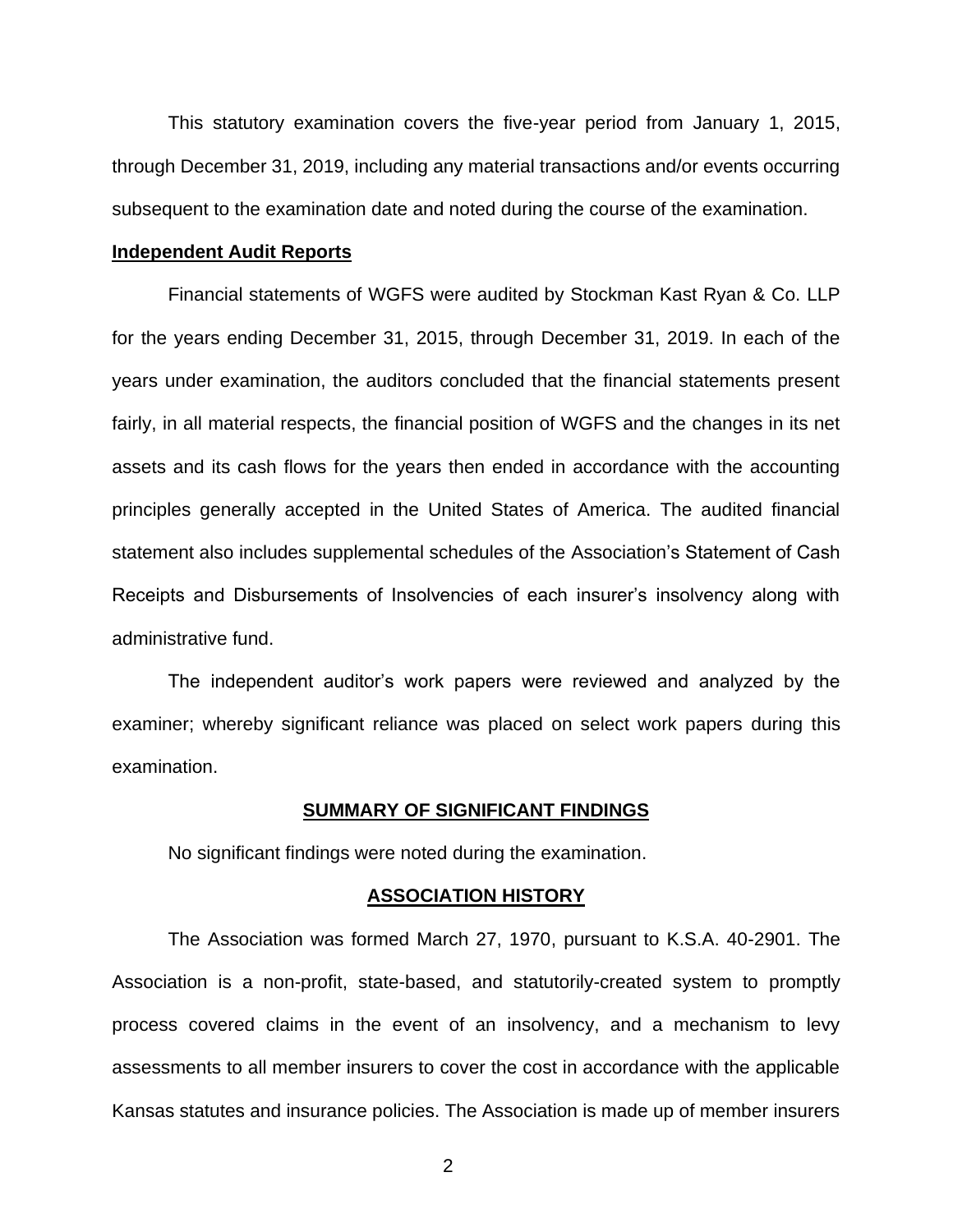who are admitted in Kansas to write property and casualty insurance pursuant to K.S.A. 40-901, except for the kinds of insurance specified in the sections (a), (e), (f), (g), (h), and (i) of K.S.A. 40-1102*.* K.S.A.40-902 provides that accident and sickness coverage written pursuant to K.S.A. 40-1110 do not apply.

## **MANAGEMENT AND CONTROL**

The Plan, last amended and approved by the Commissioner on June 25, 2014, consists of eight articles. The Plan provides that the board of directors will consist of nine persons elected by member insurers at their annual meeting and approved by the Commissioner. The directors will serve staggered three-year terms. On December 31, 2019, the following directors were serving in that capacity:

| <b>MEMBER INSURER</b>                           | MEMBER REPRESENTATIVE | <b>TERM EXPIRATION</b> |  |
|-------------------------------------------------|-----------------------|------------------------|--|
| <b>Farmers Alliance Mutual</b><br>Ins. Co.      | Andy Edwardson        | 2020                   |  |
| The Travelers                                   | John Pechar           | 2020                   |  |
| <b>Farmers Insurance Group</b>                  | <b>Kim Decker</b>     | 2020                   |  |
| <b>Farm Bureau Financial</b><br><b>Services</b> | Tony Kimmi            | 2021                   |  |
| The Hartford                                    | <b>Ricky Keaton</b>   | 2021                   |  |
| <b>State Farm Insurance</b><br>Companies        | Dave Allsop           | 2021                   |  |
| <b>American Family Insurance</b>                | Dave Monaghan         | 2022                   |  |
| Upland Mutual Insurance,<br>Inc.                | <b>Chris Brown</b>    | 2022                   |  |
| <b>EMC</b> Insurance<br>Companies               | <b>Mike Akin</b>      | 2022                   |  |

The board elects from its members a chair, vice chair, and a secretary/treasurer, with each serving a one-year term. On December 31, 2019, the following officers were serving in that capacity: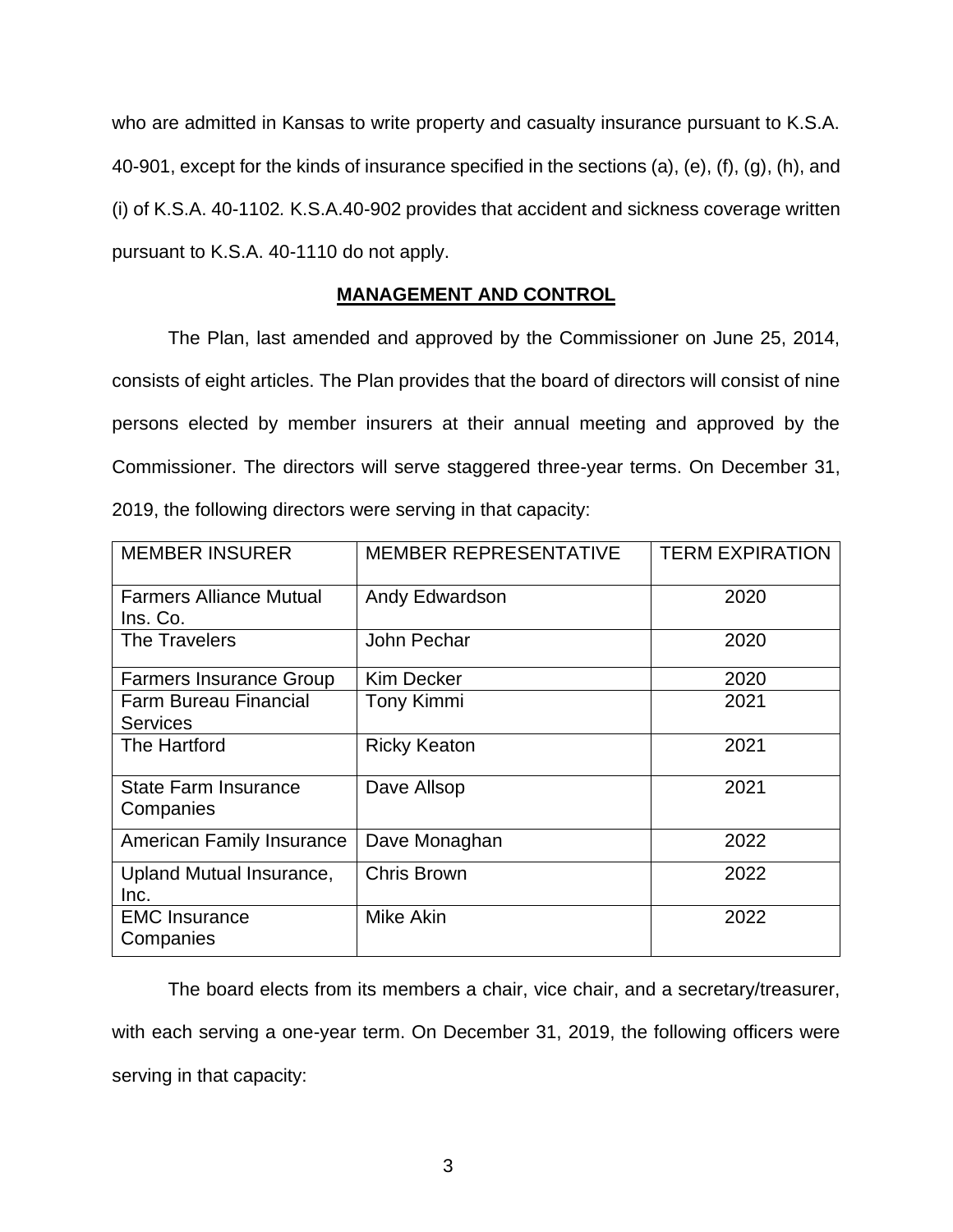| <b>OFFICE</b>       | <b>MEMBER REPRESENTATIVE</b> | <b>MEMBER INSURER</b>                   |
|---------------------|------------------------------|-----------------------------------------|
| Chair               | Chris Brown                  | <b>Upland Mutual</b><br>Insurance, Inc. |
| <b>Vice Chair</b>   | John Pechar                  | The Travelers                           |
| Secretary/Treasurer | Mike Akin                    | <b>EMC Insurance</b><br>Companies       |

## **FINANCIAL STATEMENTS**

The reconciliation of the Statement of Cash Receipts and Disbursements presents the cash receipts and disbursements of the Association for all years under examination and ending on December 31, 2019.

|                            | 2015         | 2016         | 2017         | 2018         | 2019         |
|----------------------------|--------------|--------------|--------------|--------------|--------------|
| Cash Receipts:             |              |              |              |              |              |
| Member insurer             |              |              |              |              |              |
| assessments                | \$0          | \$0          | \$0          | \$0          | \$0          |
| Interest Income            | 169,324      | 265,809      | 328,592      | 528,142      | 795,406      |
| <b>Recoveries</b>          | 2,155,028    | 1,240,158    | 4,544,357    | 2,979,803    | 5,517,771    |
| Special deposits           |              |              |              |              |              |
| Large deductible, WC       |              | 114,907      | 1221         |              | 102,581      |
| <b>Total Cash Recepts</b>  | 2,324,352    | 1,620,874    | 4,874,170    | 3,507,945    | 6,415,758    |
|                            |              |              |              |              |              |
| Cash Disbursements:        |              |              |              |              |              |
| Premium refunds            | \$0          | \$0          | \$0          | \$0          |              |
| Losses                     | 2,218,397    | 1,430,104    | 1,001,603    | 1,110,778    | 1,276,546    |
| Loss adjusting expenses -  |              |              |              |              |              |
| allocated                  | 252,235      | 126,002      | 122,244      | 95,280       | 45,138       |
| Loss adjusting expenses -  |              |              |              |              |              |
| unallocated                | 496,852      | 454,804      | 414,613      | 347,278      | 354,687      |
| Total Cash Disbursements   | 2,967,484    | 2,010,910    | 1,538,460    | 1,553,336    | 1,676,371    |
|                            |              |              |              |              |              |
| Increase/(decrease) in     |              |              |              |              |              |
| restricted member guaranty | (643, 132)   | (390, 036)   | 3,335,710    | 1,954,609    | 4,739,387    |
|                            |              |              |              |              |              |
| <b>Restricted member</b>   |              |              |              |              |              |
| guaranty funds:            |              |              |              |              |              |
| Beginning of year          | 29,463,607   | 28,820,475   | 28,430,439   | 31,766,149   | 33,720,758   |
|                            |              |              |              |              |              |
| End of year                | \$28,820,475 | \$28,430,439 | \$31,766,149 | \$33,720,758 | \$38,460,145 |

#### **KANSAS INSURANCE GUARANTY ASSOCIATION RECONCILIATION OF CASH RECEIPTS AND DISBURSEMENTS DECEMBER 2015 - DECEMBER 2019**